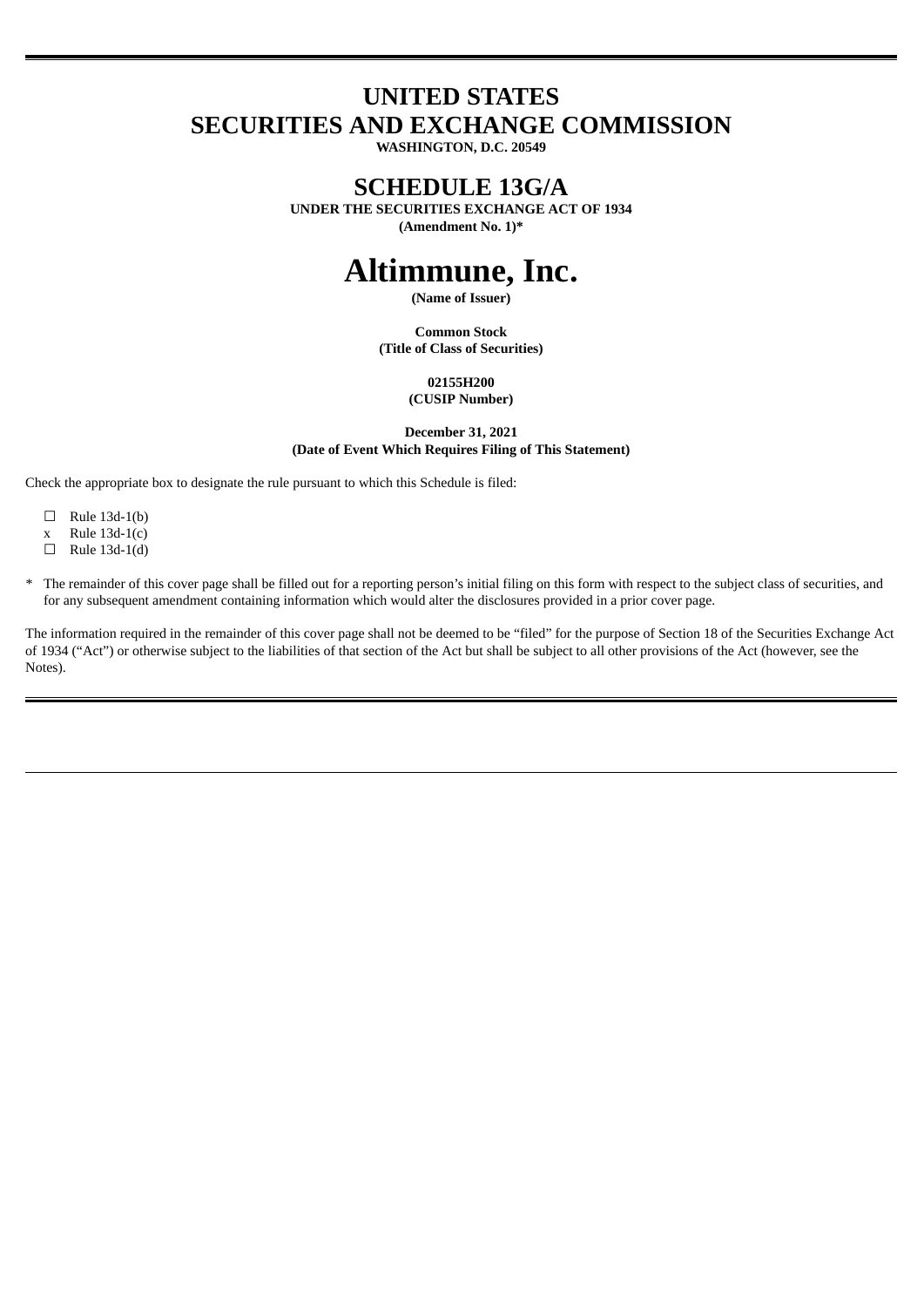| <b>CUSIP No. 02155H200</b>                             |                                                                                            |                                                                           |                                                                     | Page 2 of 15 |  |  |
|--------------------------------------------------------|--------------------------------------------------------------------------------------------|---------------------------------------------------------------------------|---------------------------------------------------------------------|--------------|--|--|
| 1.                                                     |                                                                                            | Name of Reporting Persons<br>Venrock Healthcare Capital Partners II, L.P. |                                                                     |              |  |  |
| 2.                                                     |                                                                                            |                                                                           | Check the Appropriate Box if a Member of a Group (See Instructions) |              |  |  |
| 3.                                                     | (a) $\boxtimes^1$ (b) $\square$<br><b>SEC USE ONLY</b>                                     |                                                                           |                                                                     |              |  |  |
| 4.                                                     | Delaware                                                                                   |                                                                           | Citizenship or Place of Organization                                |              |  |  |
| Number of<br><b>Shares</b><br>Beneficially<br>Owned by |                                                                                            | 5.                                                                        | Sole Voting Power<br>0                                              |              |  |  |
|                                                        |                                                                                            | 6.                                                                        | <b>Shared Voting Power</b><br>1,760,870 <sup>2</sup>                |              |  |  |
| Each<br>Reporting                                      |                                                                                            | 7.                                                                        | Sole Dispositive Power<br>$\Omega$                                  |              |  |  |
| Person<br>With:                                        |                                                                                            | 8.                                                                        | <b>Shared Dispositive Power</b><br>1,760,870 <sup>2</sup>           |              |  |  |
| 9.                                                     | Aggregate Amount Beneficially Owned by Each Reporting Person<br>1,760,870 <sup>2</sup>     |                                                                           |                                                                     |              |  |  |
| 10.                                                    | Check if the Aggregate Amount in Row (9) Excludes Certain Shares (See Instructions) $\Box$ |                                                                           |                                                                     |              |  |  |
| 11.                                                    | Percent of Class Represented by Amount in Row (9)<br>$4.2\%$ <sup>3</sup>                  |                                                                           |                                                                     |              |  |  |
| 12.                                                    | Type of Reporting Person (See Instructions)<br>PN                                          |                                                                           |                                                                     |              |  |  |
|                                                        |                                                                                            |                                                                           |                                                                     |              |  |  |

1 Venrock Healthcare Capital Partners II, L.P., VHCP Co-Investment Holdings II, LLC, Venrock Healthcare Capital Partners III, L.P., VHCP Co-Investment Holdings III, LLC, VHCP Management II, LLC, VHCP Management III, LLC, Nimish Shah and Bong Koh are members of a group for the purposes of this Schedule 13G/A.

2 Consists of (i) 465,398 shares underlying immediately exercisable warrants owned by Venrock Healthcare Capital Partners II, L.P.; (ii) 188,590 shares underlying immediately exercisable warrants owned by VHCP Co-Investment Holdings II, LLC; (iii) 1,006,337 shares underlying immediately exercisable warrants owned by Venrock Healthcare Capital Partners III, L.P.; and (iv) 100,545 shares underlying immediately exercisable warrants owned by VHCP Co-Investment Holdings III, LLC.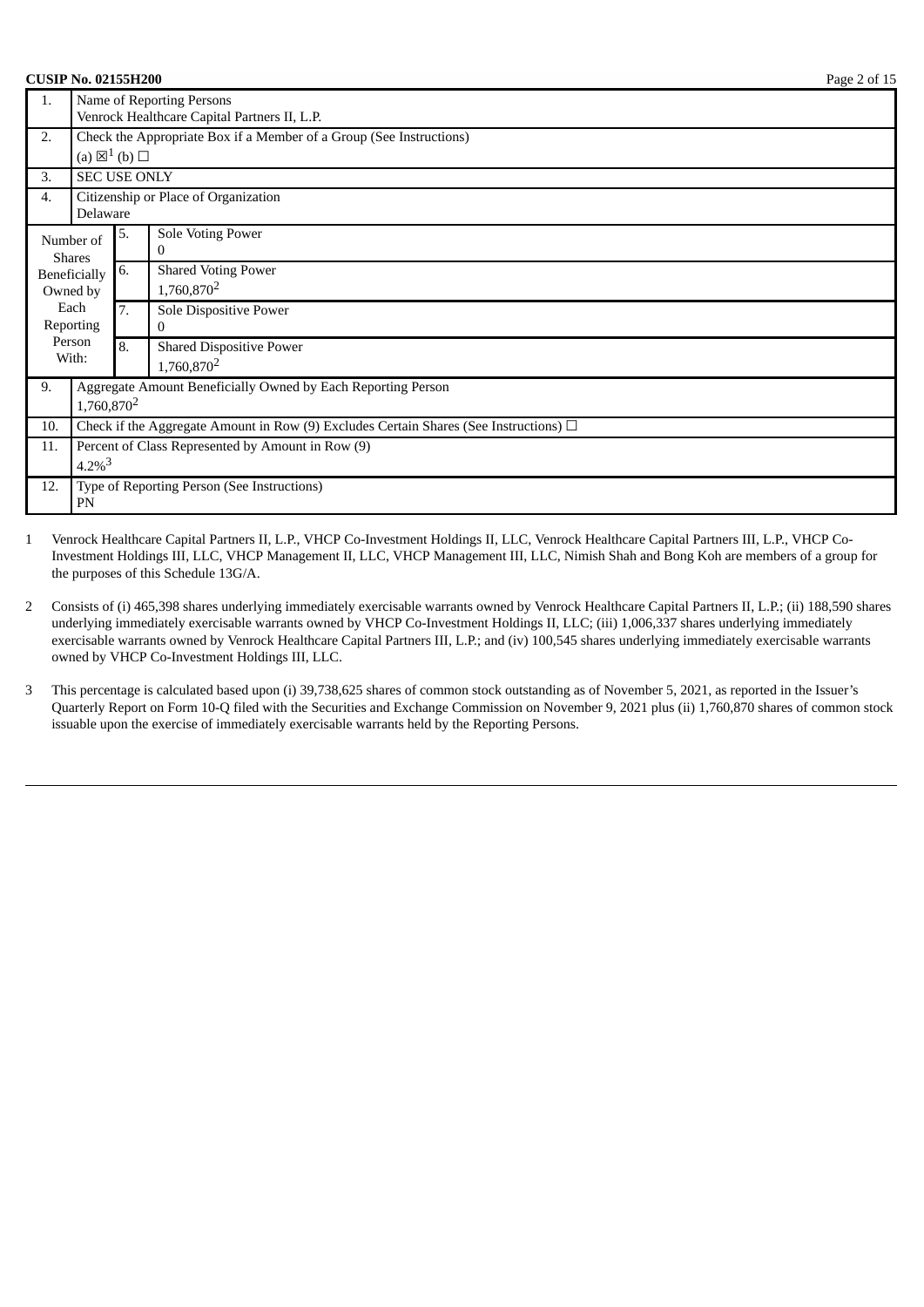#### **CUSIP No. 02155H200** Page 3 of 15

| 1.                       | Name of Reporting Persons<br>VHCP Co-Investment Holdings II, LLC                           |    |                                                           |  |  |
|--------------------------|--------------------------------------------------------------------------------------------|----|-----------------------------------------------------------|--|--|
| 2.                       | Check the Appropriate Box if a Member of a Group (See Instructions)                        |    |                                                           |  |  |
|                          | (a) $\boxtimes^1$ (b) $\square$                                                            |    |                                                           |  |  |
| 3.                       | <b>SEC USE ONLY</b>                                                                        |    |                                                           |  |  |
| 4.                       | Delaware                                                                                   |    | Citizenship or Place of Organization                      |  |  |
|                          | Number of<br><b>Shares</b>                                                                 |    | Sole Voting Power<br>0                                    |  |  |
| Beneficially<br>Owned by |                                                                                            | 6. | <b>Shared Voting Power</b><br>1,760,870 <sup>2</sup>      |  |  |
| Each<br><b>Reporting</b> |                                                                                            | 7. | Sole Dispositive Power<br>$\Omega$                        |  |  |
| Person<br>With:          |                                                                                            | 8. | <b>Shared Dispositive Power</b><br>1,760,870 <sup>2</sup> |  |  |
| 9.                       | Aggregate Amount Beneficially Owned by Each Reporting Person<br>1,760,870 <sup>2</sup>     |    |                                                           |  |  |
| 10.                      | Check if the Aggregate Amount in Row (9) Excludes Certain Shares (See Instructions) $\Box$ |    |                                                           |  |  |
| 11.                      | Percent of Class Represented by Amount in Row (9)<br>$4.2\%$ <sup>3</sup>                  |    |                                                           |  |  |
| 12.                      | Type of Reporting Person (See Instructions)<br>$_{\rm OO}$                                 |    |                                                           |  |  |

1 Venrock Healthcare Capital Partners II, L.P., VHCP Co-Investment Holdings II, LLC, Venrock Healthcare Capital Partners III, L.P., VHCP Co-Investment Holdings III, LLC, VHCP Management II, LLC, VHCP Management III, LLC, Nimish Shah and Bong Koh are members of a group for the purposes of this Schedule 13G/A.

2 Consists of (i) 465,398 shares underlying immediately exercisable warrants owned by Venrock Healthcare Capital Partners II, L.P.; (ii) 188,590 shares underlying immediately exercisable warrants owned by VHCP Co-Investment Holdings II, LLC; (iii) 1,006,337 shares underlying immediately exercisable warrants owned by Venrock Healthcare Capital Partners III, L.P.; and (iv) 100,545 shares underlying immediately exercisable warrants owned by VHCP Co-Investment Holdings III, LLC.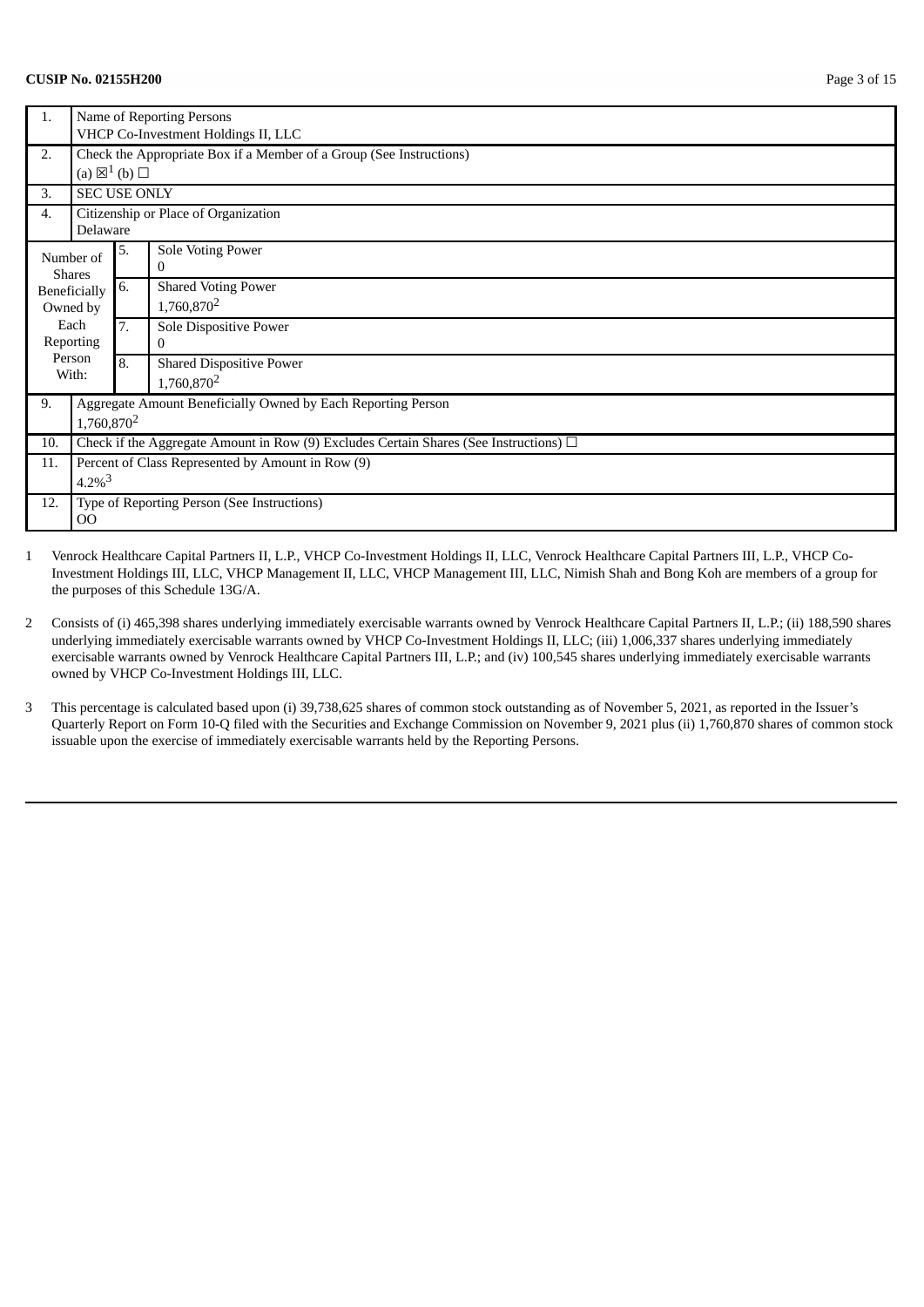#### **CUSIP No. 02155H200** Page 4 of 15

| 1.  | Name of reporting persons                                                                  |    |                                                                     |  |  |
|-----|--------------------------------------------------------------------------------------------|----|---------------------------------------------------------------------|--|--|
|     | Venrock Healthcare Capital Partners III, L.P.                                              |    |                                                                     |  |  |
| 2.  |                                                                                            |    | Check the Appropriate Box if a Member of a Group (See Instructions) |  |  |
|     | (a) $\boxtimes^1$ (b) $\square$                                                            |    |                                                                     |  |  |
| 3.  | <b>SEC USE ONLY</b>                                                                        |    |                                                                     |  |  |
| 4.  |                                                                                            |    | Citizenship or Place of Organization                                |  |  |
|     | Delaware                                                                                   |    |                                                                     |  |  |
|     | Number of                                                                                  | 5. | Sole Voting Power                                                   |  |  |
|     | <b>Shares</b>                                                                              |    | 0                                                                   |  |  |
|     | Beneficially                                                                               | 6. | <b>Shared Voting Power</b>                                          |  |  |
|     | Owned by                                                                                   |    | 1,760,870 <sup>2</sup>                                              |  |  |
|     | Each                                                                                       |    | Sole Dispositive Power                                              |  |  |
|     | <b>Reporting</b>                                                                           |    | 0                                                                   |  |  |
|     | Person                                                                                     | 8. | <b>Shared Dispositive Power</b>                                     |  |  |
|     | With:                                                                                      |    | 1,760,870 <sup>2</sup>                                              |  |  |
| 9.  |                                                                                            |    | Aggregate Amount Beneficially Owned by Each Reporting Person        |  |  |
|     | 1,760,870 <sup>2</sup>                                                                     |    |                                                                     |  |  |
| 10. | Check if the Aggregate Amount in Row (9) Excludes Certain Shares (See Instructions) $\Box$ |    |                                                                     |  |  |
| 11. |                                                                                            |    | Percent of Class Represented by Amount in Row (9)                   |  |  |
|     | $4.2\%$ <sup>3</sup>                                                                       |    |                                                                     |  |  |
| 12. |                                                                                            |    | Type of Reporting Person (See Instructions)                         |  |  |
|     | PN                                                                                         |    |                                                                     |  |  |

- 2 Consists of (i) 465,398 shares underlying immediately exercisable warrants owned by Venrock Healthcare Capital Partners II, L.P.; (ii) 188,590 shares underlying immediately exercisable warrants owned by VHCP Co-Investment Holdings II, LLC; (iii) 1,006,337 shares underlying immediately exercisable warrants owned by Venrock Healthcare Capital Partners III, L.P.; and (iv) 100,545 shares underlying immediately exercisable warrants owned by VHCP Co-Investment Holdings III, LLC.
- 3 This percentage is calculated based upon (i) 39,738,625 shares of common stock outstanding as of November 5, 2021, as reported in the Issuer's Quarterly Report on Form 10-Q filed with the Securities and Exchange Commission on November 9, 2021 plus (ii) 1,760,870 shares of common stock issuable upon the exercise of immediately exercisable warrants held by the Reporting Persons.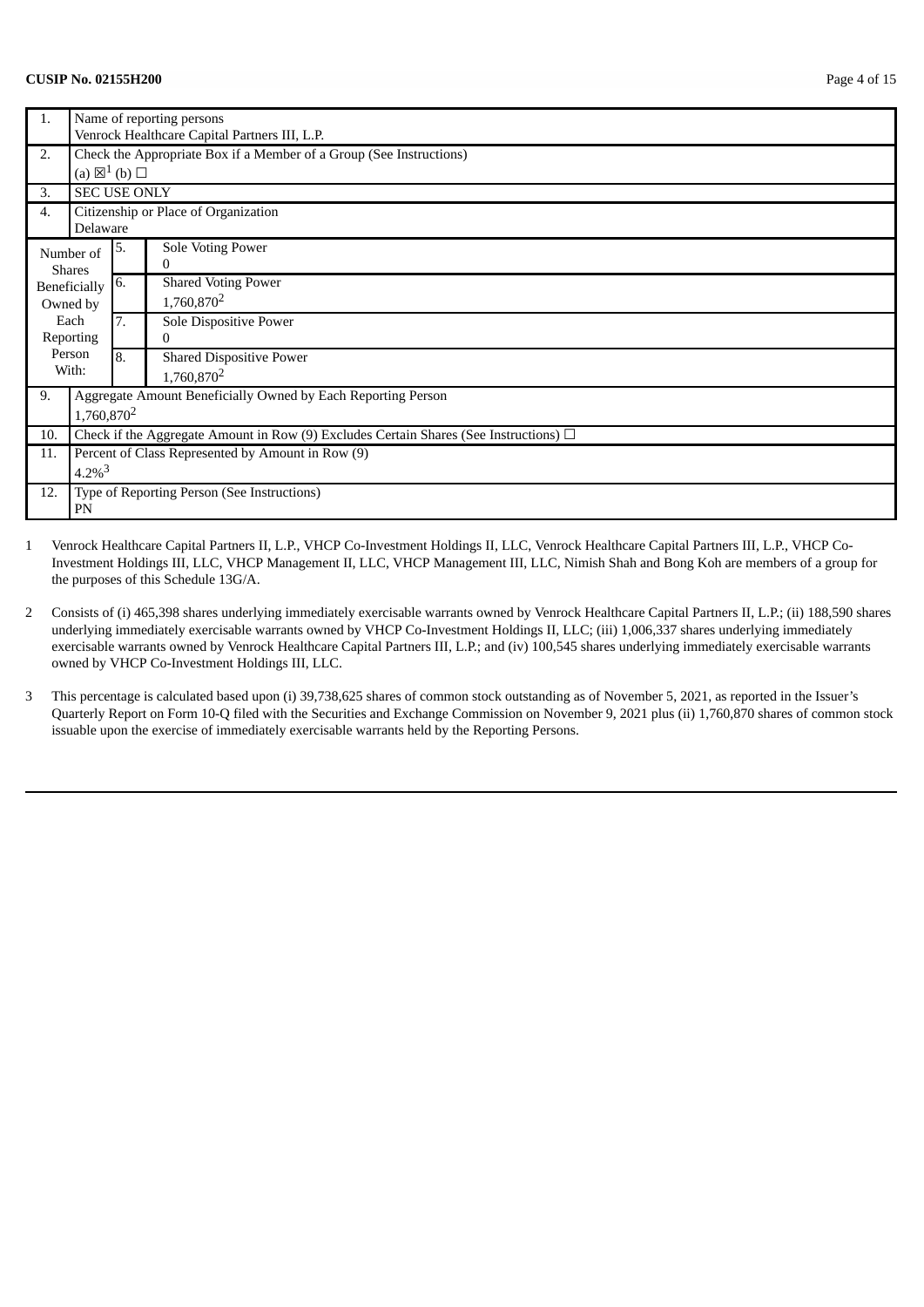| Page 5 of 15 |
|--------------|
|              |

| 1.                                                                        | Name of reporting persons                                                                  |    |                                                              |  |  |  |
|---------------------------------------------------------------------------|--------------------------------------------------------------------------------------------|----|--------------------------------------------------------------|--|--|--|
|                                                                           | VHCP Co-Investment Holdings III, LLC                                                       |    |                                                              |  |  |  |
| Check the Appropriate Box if a Member of a Group (See Instructions)<br>2. |                                                                                            |    |                                                              |  |  |  |
|                                                                           | (a) $\boxtimes^1$ (b) $\square$                                                            |    |                                                              |  |  |  |
| 3.                                                                        | <b>SEC USE ONLY</b>                                                                        |    |                                                              |  |  |  |
| 4.                                                                        | Delaware                                                                                   |    | Citizenship or Place of Organization                         |  |  |  |
|                                                                           | Number of                                                                                  | 5. | Sole Voting Power                                            |  |  |  |
|                                                                           | <b>Shares</b>                                                                              |    | 0                                                            |  |  |  |
|                                                                           | Beneficially                                                                               | 6. | <b>Shared Voting Power</b>                                   |  |  |  |
| Owned by                                                                  |                                                                                            | 7. | 1,760,870 <sup>2</sup>                                       |  |  |  |
|                                                                           | Each                                                                                       |    | Sole Dispositive Power                                       |  |  |  |
|                                                                           | Reporting                                                                                  |    | 0                                                            |  |  |  |
|                                                                           | Person                                                                                     | 8. | <b>Shared Dispositive Power</b>                              |  |  |  |
| With:                                                                     |                                                                                            |    | 1,760,870 <sup>2</sup>                                       |  |  |  |
| 9.                                                                        |                                                                                            |    | Aggregate Amount Beneficially Owned by Each Reporting Person |  |  |  |
|                                                                           | 1,760,870 <sup>2</sup>                                                                     |    |                                                              |  |  |  |
| 10.                                                                       | Check if the Aggregate Amount in Row (9) Excludes Certain Shares (See Instructions) $\Box$ |    |                                                              |  |  |  |
| Percent of Class Represented by Amount in Row (9)<br>11.                  |                                                                                            |    |                                                              |  |  |  |
|                                                                           | $4.2\%$ <sup>3</sup>                                                                       |    |                                                              |  |  |  |
| 12.                                                                       |                                                                                            |    | Type of Reporting Person (See Instructions)                  |  |  |  |
|                                                                           | $_{\rm OO}$                                                                                |    |                                                              |  |  |  |

1 Venrock Healthcare Capital Partners II, L.P., VHCP Co-Investment Holdings II, LLC, Venrock Healthcare Capital Partners III, L.P., VHCP Co-Investment Holdings III, LLC, VHCP Management II, LLC, VHCP Management III, LLC, Nimish Shah and Bong Koh are members of a group for the purposes of this Schedule 13G/A.

2 Consists of (i) 465,398 shares underlying immediately exercisable warrants owned by Venrock Healthcare Capital Partners II, L.P.; (ii) 188,590 shares underlying immediately exercisable warrants owned by VHCP Co-Investment Holdings II, LLC; (iii) 1,006,337 shares underlying immediately exercisable warrants owned by Venrock Healthcare Capital Partners III, L.P.; and (iv) 100,545 shares underlying immediately exercisable warrants owned by VHCP Co-Investment Holdings III, LLC.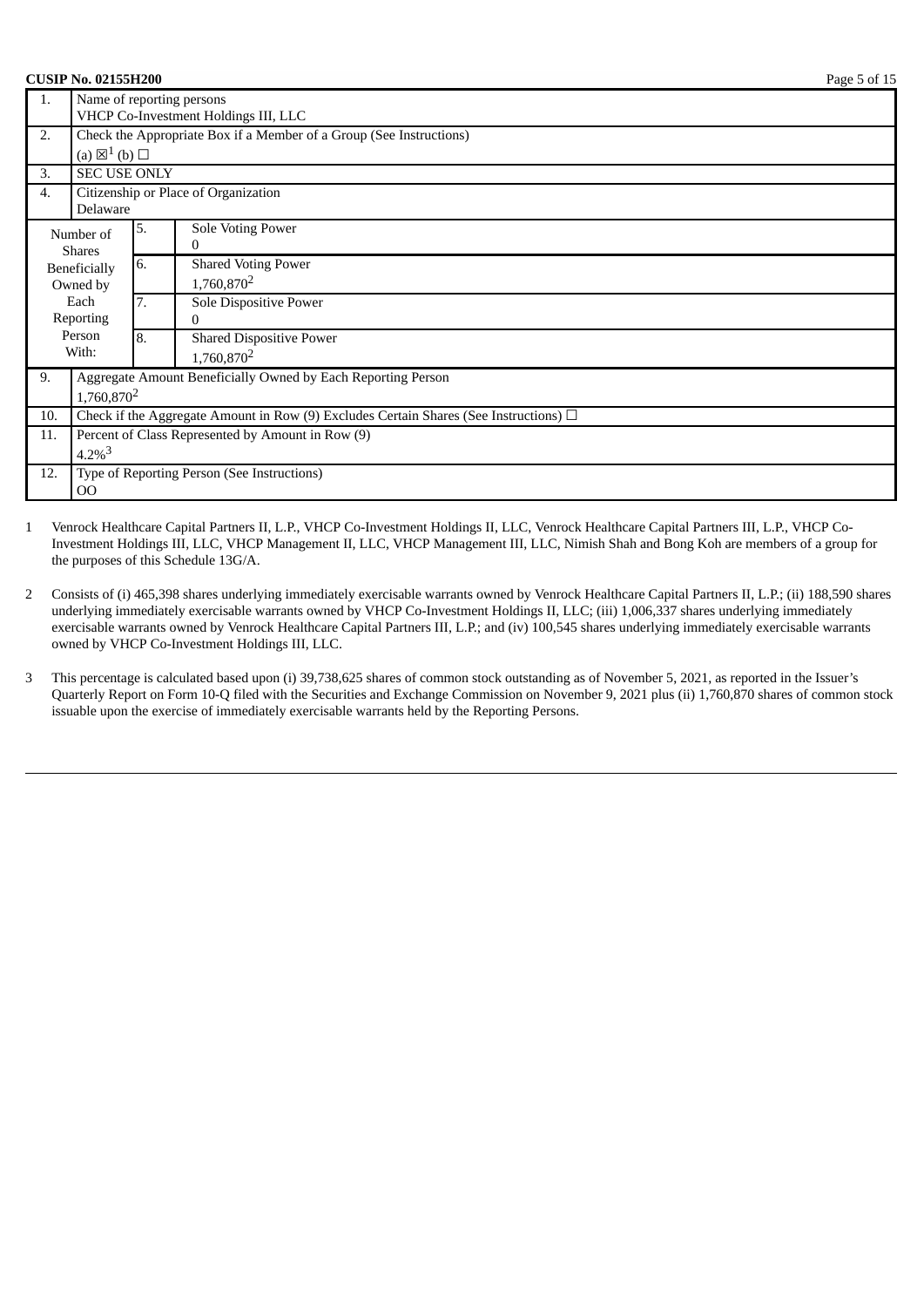|                   | Name of reporting persons<br>VHCP Management II, LLC                                       |    |                                                                     |  |  |
|-------------------|--------------------------------------------------------------------------------------------|----|---------------------------------------------------------------------|--|--|
| 2.                | (a) $\boxtimes^1$ (b) $\square$                                                            |    | Check the Appropriate Box if a Member of a Group (See Instructions) |  |  |
| 3.                | <b>SEC USE ONLY</b>                                                                        |    |                                                                     |  |  |
| 4.                | Delaware                                                                                   |    | Citizenship or Place of Organization                                |  |  |
|                   | Number of<br><b>Shares</b><br>Beneficially<br>Owned by                                     |    | Sole Voting Power<br>0                                              |  |  |
|                   |                                                                                            |    | <b>Shared Voting Power</b><br>1,760,870 <sup>2</sup>                |  |  |
| Each<br>Reporting |                                                                                            | 7. | Sole Dispositive Power<br>0                                         |  |  |
|                   | Person<br>With:                                                                            | 8. | <b>Shared Dispositive Power</b><br>1,760,870 <sup>2</sup>           |  |  |
| 9.                | Aggregate Amount Beneficially Owned by Each Reporting Person<br>1,760,870 <sup>2</sup>     |    |                                                                     |  |  |
| 10.               | Check if the Aggregate Amount in Row (9) Excludes Certain Shares (See Instructions) $\Box$ |    |                                                                     |  |  |
| 11.1              | Percent of Class Represented by Amount in Row (9)<br>$4.2\%$ <sup>3</sup>                  |    |                                                                     |  |  |
| 12.1              | Type of Reporting Person (See Instructions)<br>$00\,$                                      |    |                                                                     |  |  |

1 Venrock Healthcare Capital Partners II, L.P., VHCP Co-Investment Holdings II, LLC, Venrock Healthcare Capital Partners III, L.P., VHCP Co-Investment Holdings III, LLC, VHCP Management II, LLC, VHCP Management III, LLC, Nimish Shah and Bong Koh are members of a group for the purposes of this Schedule 13G/A.

2 Consists of (i) 465,398 shares underlying immediately exercisable warrants owned by Venrock Healthcare Capital Partners II, L.P.; (ii) 188,590 shares underlying immediately exercisable warrants owned by VHCP Co-Investment Holdings II, LLC; (iii) 1,006,337 shares underlying immediately exercisable warrants owned by Venrock Healthcare Capital Partners III, L.P.; and (iv) 100,545 shares underlying immediately exercisable warrants owned by VHCP Co-Investment Holdings III, LLC.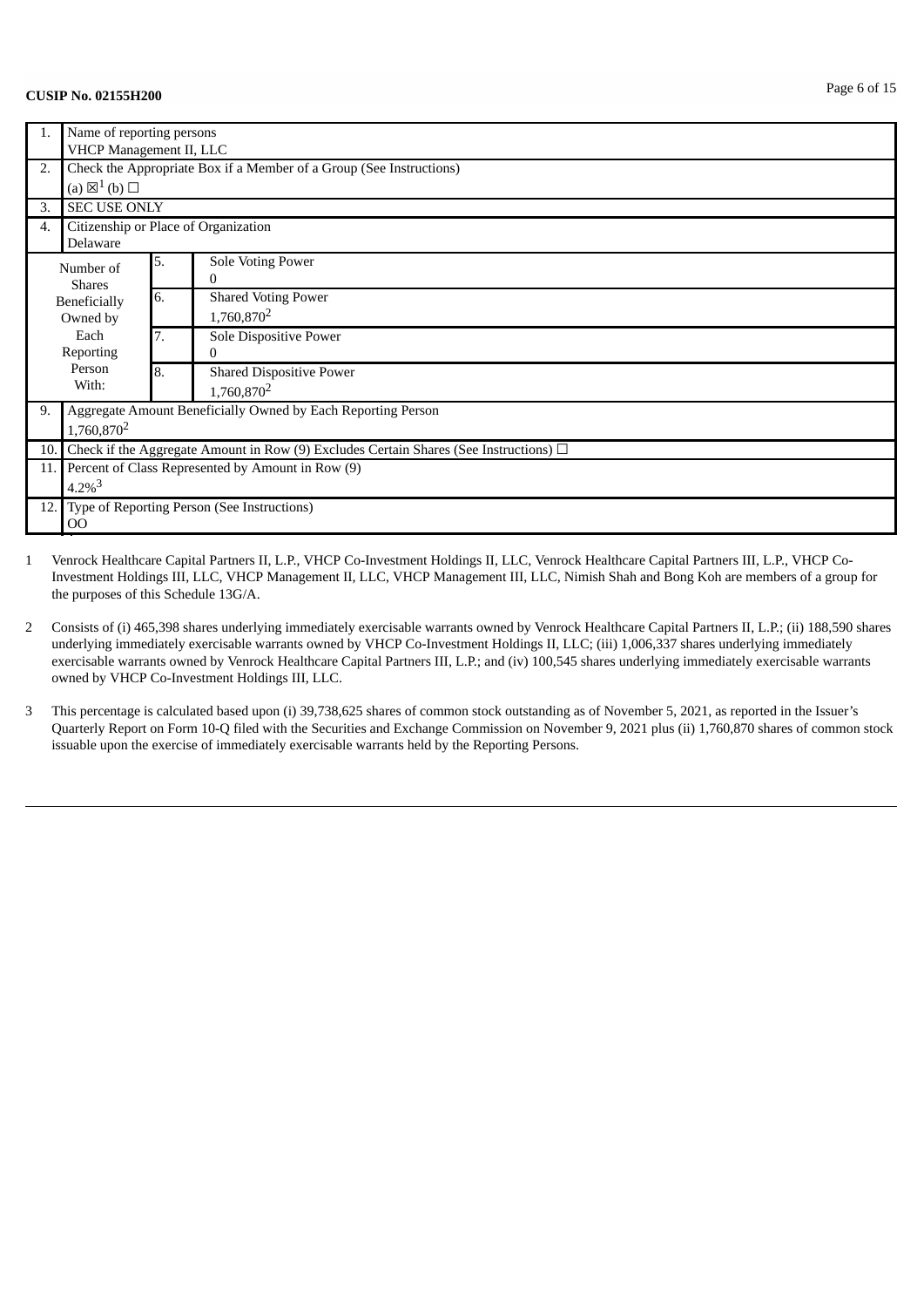### **CUSIP No. 02155H200** Page 7 of 15

| 1.                       | Name of reporting persons<br>VHCP Management III, LLC                                      |    |                                                                     |  |
|--------------------------|--------------------------------------------------------------------------------------------|----|---------------------------------------------------------------------|--|
| 2.                       | (a) $\boxtimes^1$ (b) $\square$                                                            |    | Check the Appropriate Box if a Member of a Group (See Instructions) |  |
| 3.                       | <b>SEC USE ONLY</b>                                                                        |    |                                                                     |  |
| 4.                       | Delaware                                                                                   |    | Citizenship or Place of Organization                                |  |
|                          | Number of<br><b>Shares</b>                                                                 |    | Sole Voting Power<br>$\bf{0}$                                       |  |
| Beneficially<br>Owned by |                                                                                            | 6. | <b>Shared Voting Power</b><br>1,760,870 <sup>2</sup>                |  |
| Each<br>Reporting        |                                                                                            | 7. | Sole Dispositive Power<br>0                                         |  |
| Person<br>With:          |                                                                                            | 8. | <b>Shared Dispositive Power</b><br>1,760,870 <sup>2</sup>           |  |
| 9.                       | Aggregate Amount Beneficially Owned by Each Reporting Person<br>1,760,870 <sup>2</sup>     |    |                                                                     |  |
| 10.                      | Check if the Aggregate Amount in Row (9) Excludes Certain Shares (See Instructions) $\Box$ |    |                                                                     |  |
| 11.                      |                                                                                            |    | Percent of Class Represented by Amount in Row (9)                   |  |
|                          | $4.2\%$ <sup>3</sup>                                                                       |    |                                                                     |  |
| 12.                      | Type of Reporting Person (See Instructions)<br>0 <sup>o</sup>                              |    |                                                                     |  |

- 2 Consists of (i) 465,398 shares underlying immediately exercisable warrants owned by Venrock Healthcare Capital Partners II, L.P.; (ii) 188,590 shares underlying immediately exercisable warrants owned by VHCP Co-Investment Holdings II, LLC; (iii) 1,006,337 shares underlying immediately exercisable warrants owned by Venrock Healthcare Capital Partners III, L.P.; and (iv) 100,545 shares underlying immediately exercisable warrants owned by VHCP Co-Investment Holdings III, LLC.
- 3 This percentage is calculated based upon (i) 39,738,625 shares of common stock outstanding as of November 5, 2021, as reported in the Issuer's Quarterly Report on Form 10-Q filed with the Securities and Exchange Commission on November 9, 2021 plus (ii) 1,760,870 shares of common stock issuable upon the exercise of immediately exercisable warrants held by the Reporting Persons.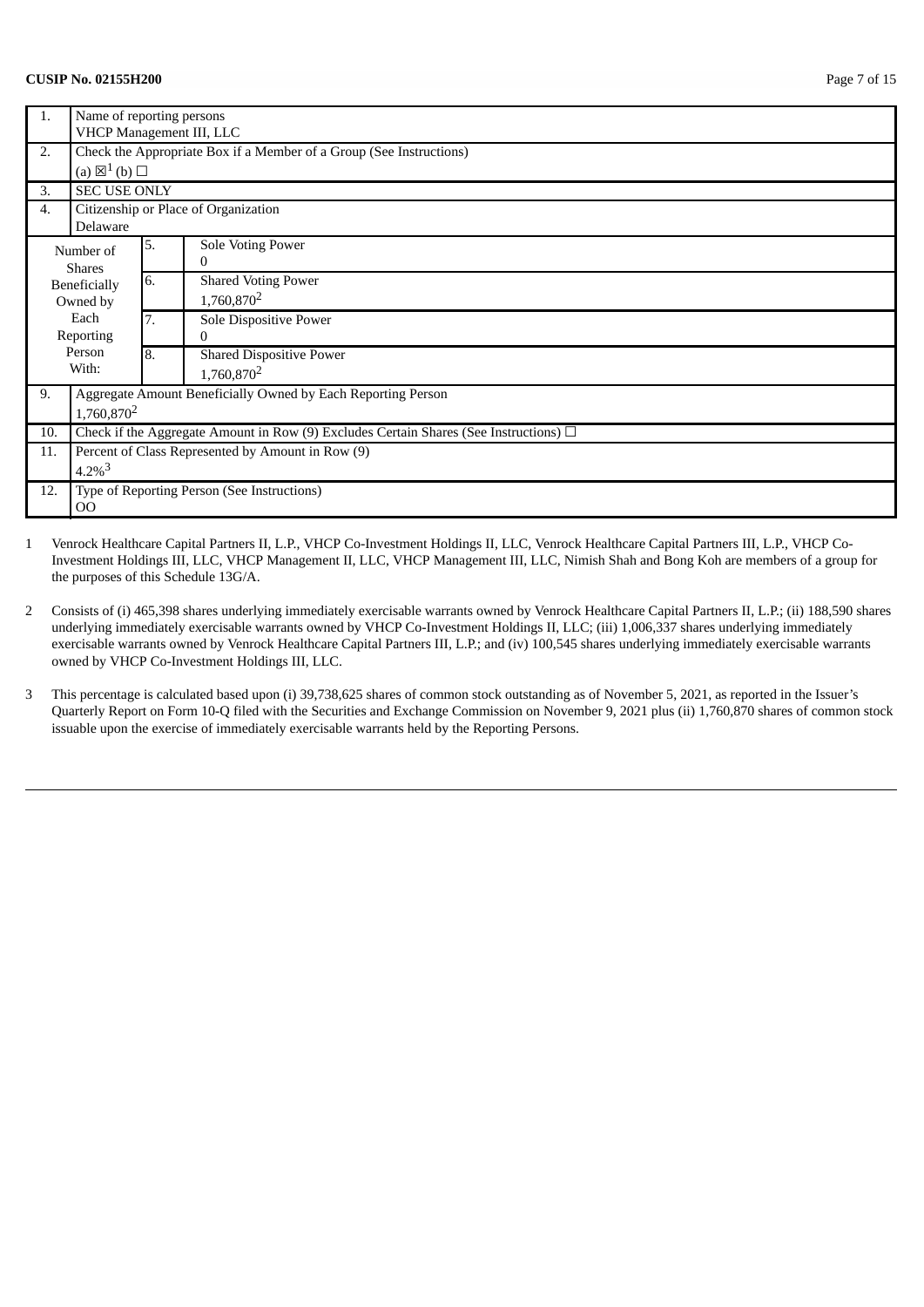#### **CUSIP No. 02155H200** Page 8 of 15

| Name of Reporting Persons<br>Shah, Nimish                                                  |  |  |  |  |
|--------------------------------------------------------------------------------------------|--|--|--|--|
| Check the Appropriate Box if a Member of a Group (See Instructions)                        |  |  |  |  |
|                                                                                            |  |  |  |  |
|                                                                                            |  |  |  |  |
|                                                                                            |  |  |  |  |
|                                                                                            |  |  |  |  |
|                                                                                            |  |  |  |  |
|                                                                                            |  |  |  |  |
|                                                                                            |  |  |  |  |
|                                                                                            |  |  |  |  |
|                                                                                            |  |  |  |  |
|                                                                                            |  |  |  |  |
|                                                                                            |  |  |  |  |
|                                                                                            |  |  |  |  |
|                                                                                            |  |  |  |  |
|                                                                                            |  |  |  |  |
| 1,760,870 <sup>2</sup>                                                                     |  |  |  |  |
| Check if the Aggregate Amount in Row (9) Excludes Certain Shares (See Instructions) $\Box$ |  |  |  |  |
|                                                                                            |  |  |  |  |
| Percent of Class Represented by Amount in Row (9)<br>$4.2\%$ <sup>3</sup>                  |  |  |  |  |
|                                                                                            |  |  |  |  |
|                                                                                            |  |  |  |  |
|                                                                                            |  |  |  |  |

- 2 Consists of (i) 465,398 shares underlying immediately exercisable warrants owned by Venrock Healthcare Capital Partners II, L.P.; (ii) 188,590 shares underlying immediately exercisable warrants owned by VHCP Co-Investment Holdings II, LLC; (iii) 1,006,337 shares underlying immediately exercisable warrants owned by Venrock Healthcare Capital Partners III, L.P.; and (iv) 100,545 shares underlying immediately exercisable warrants owned by VHCP Co-Investment Holdings III, LLC.
- 3 This percentage is calculated based upon (i) 39,738,625 shares of common stock outstanding as of November 5, 2021, as reported in the Issuer's Quarterly Report on Form 10-Q filed with the Securities and Exchange Commission on November 9, 2021 plus (ii) 1,760,870 shares of common stock issuable upon the exercise of immediately exercisable warrants held by the Reporting Persons.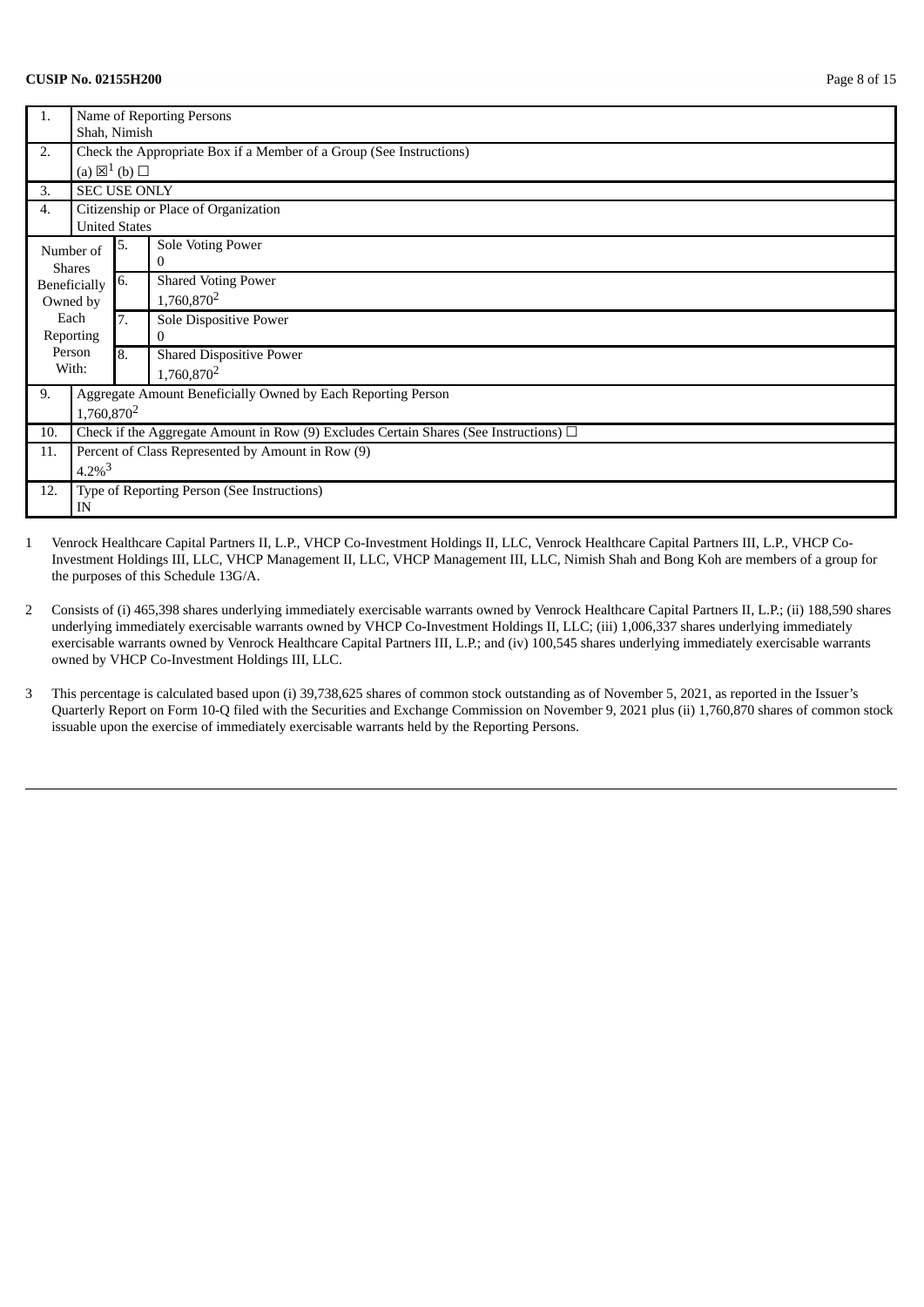#### **CUSIP No. 02155H200** Page 9 of 15

| Name of Reporting Persons                                           |                                                               |                                                                                             |  |  |
|---------------------------------------------------------------------|---------------------------------------------------------------|---------------------------------------------------------------------------------------------|--|--|
|                                                                     |                                                               |                                                                                             |  |  |
| Check the Appropriate Box if a Member of a Group (See Instructions) |                                                               |                                                                                             |  |  |
|                                                                     |                                                               |                                                                                             |  |  |
|                                                                     |                                                               |                                                                                             |  |  |
|                                                                     |                                                               | Citizenship or Place of Organization                                                        |  |  |
|                                                                     |                                                               |                                                                                             |  |  |
|                                                                     | 5.                                                            | Sole Voting Power                                                                           |  |  |
|                                                                     |                                                               | 0                                                                                           |  |  |
|                                                                     | 6.                                                            | <b>Shared Voting Power</b>                                                                  |  |  |
| Owned by                                                            |                                                               | 1,760,870 <sup>2</sup>                                                                      |  |  |
| Each                                                                | 7.                                                            | Sole Dispositive Power                                                                      |  |  |
| Reporting                                                           |                                                               | $\Omega$                                                                                    |  |  |
|                                                                     | 8.                                                            | <b>Shared Dispositive Power</b>                                                             |  |  |
|                                                                     |                                                               | 1,760,870 <sup>2</sup>                                                                      |  |  |
|                                                                     |                                                               | Aggregate Amount Beneficially Owned by Each Reporting Person                                |  |  |
| 1,760,870 <sup>2</sup>                                              |                                                               |                                                                                             |  |  |
|                                                                     |                                                               | Check if the Aggregate Amount in Row (9) Excludes Certain Shares (See Instructions) $\Box$  |  |  |
|                                                                     |                                                               | Percent of Class Represented by Amount in Row (9)                                           |  |  |
| $4.2\%$ <sup>3</sup>                                                |                                                               |                                                                                             |  |  |
|                                                                     |                                                               | Type of Reporting Person (See Instructions)                                                 |  |  |
| ΙN                                                                  |                                                               |                                                                                             |  |  |
|                                                                     | Number of<br><b>Shares</b><br>Beneficially<br>Person<br>With: | Koh, Bong<br>(a) $\boxtimes^1$ (b) $\square$<br><b>SEC USE ONLY</b><br><b>United States</b> |  |  |

- 2 Consists of (i) 465,398 shares underlying immediately exercisable warrants owned by Venrock Healthcare Capital Partners II, L.P.; (ii) 188,590 shares underlying immediately exercisable warrants owned by VHCP Co-Investment Holdings II, LLC; (iii) 1,006,337 shares underlying immediately exercisable warrants owned by Venrock Healthcare Capital Partners III, L.P.; and (iv) 100,545 shares underlying immediately exercisable warrants owned by VHCP Co-Investment Holdings III, LLC.
- 3 This percentage is calculated based upon (i) 39,738,625 shares of common stock outstanding as of November 5, 2021, as reported in the Issuer's Quarterly Report on Form 10-Q filed with the Securities and Exchange Commission on November 9, 2021 plus (ii) 1,760,870 shares of common stock issuable upon the exercise of immediately exercisable warrants held by the Reporting Persons.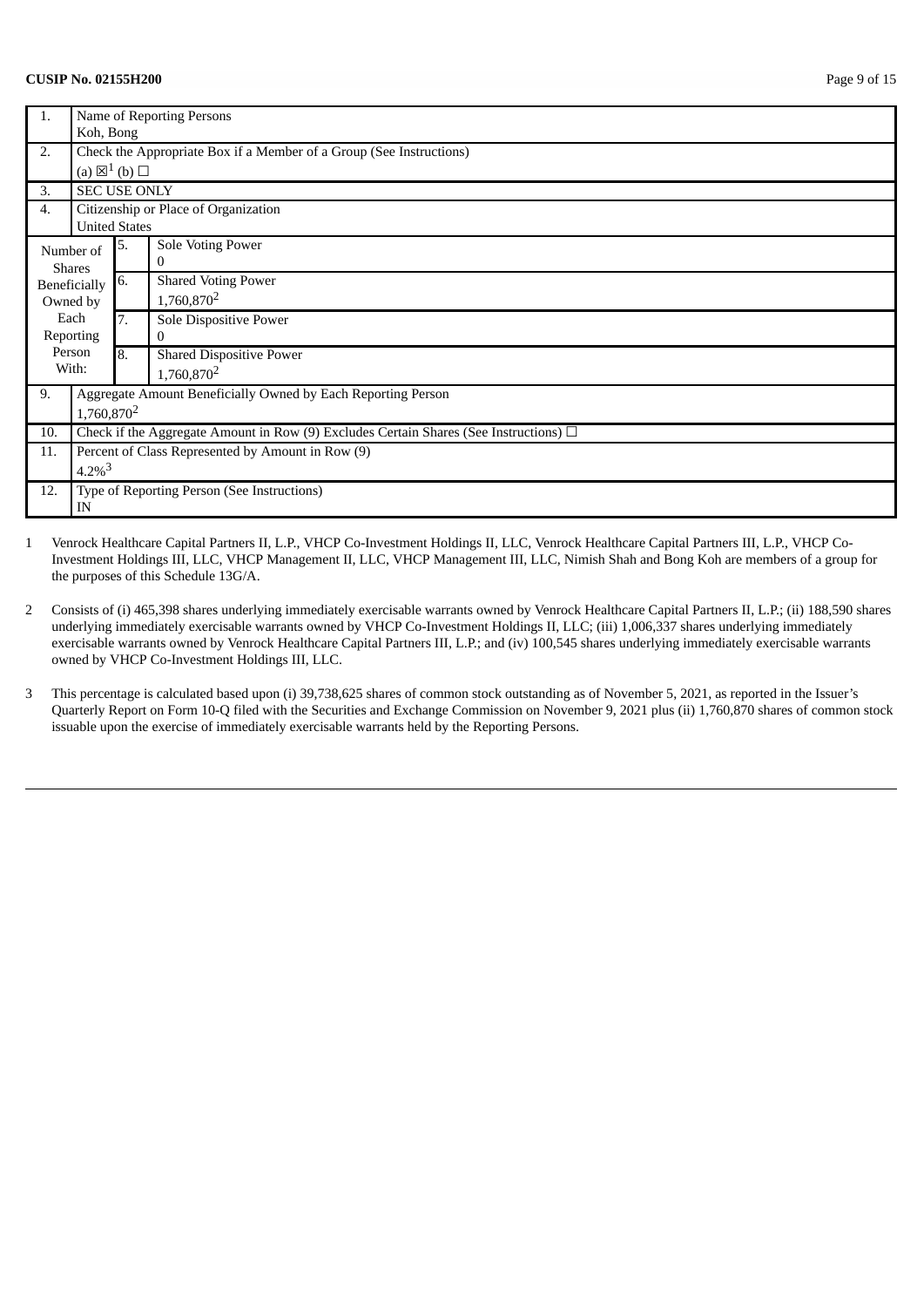#### **CUSIP No. 02155H200** Page 10 of 15

Introductory Note: This Schedule 13G/A is filed on behalf of Venrock Healthcare Capital Partners II, L.P., a limited partnership organized under the laws of the State of Delaware ("VHCP II LP"), VHCP Co-Investment Holdings II, LLC, a limited liability company organized under the laws of the State of Delaware ("VHCP Co-Investment II"), Venrock Healthcare Capital Partners III, L.P., a limited partnership organized under the laws of the State of Delaware ("VHCP III LP"), VHCP Co-Investment Holdings III, LLC, a limited liability company organized under the laws of the State of Delaware ("VHCP Co-Investment III"), VHCP Management II, LLC, a limited liability company organized under the laws of the State of Delaware ("VHCP Management II"), VHCP Management III, LLC, a limited liability company organized under the laws of the State of Delaware ("VHCP Management III" and collectively with VHCP II LP, VHCP Co-Investment II, VHCP III LP, VHCP Co-Investment III and VHCP Management II, the "Venrock Entities"), Nimish Shah ("Shah") and Bong Koh ("Koh" and collectively with the Venrock Entities and Shah, the "Reporting Persons") in respect of Common Stock of Altimmune, Inc. (the "Issuer").

#### **Item 1.**

(a) Name of Issuer

Altimmune, Inc.

(b) Address of Issuer's Principal Executive Offices

910 Clopper Road, Suite 201S Gaithersburg, Maryland 20878

#### **Item 2.**

(a) Name of Person Filing

Venrock Healthcare Capital Partners II, L.P. VHCP Co-Investment Holdings II, LLC Venrock Healthcare Capital Partners III, L.P. VHCP Co-Investment Holdings III, LLC VHCP Management II, LLC VHCP Management III, LLC Nimish Shah Bong Koh

#### (b) Address of Principal Business Office or, if none, Residence

New York Office: Palo Alto Office:

7 Bryant Park 3340 Hillview Avenue 23rd Floor Palo Alto, CA 94304 New York, NY 10018

(c) Citizenship

All of the Venrock Entities were organized in Delaware. The individuals are both United States citizens.

(d) Title of Class of Securities

Common Stock, par value \$0.0001 per share

(e) CUSIP Number

02155H200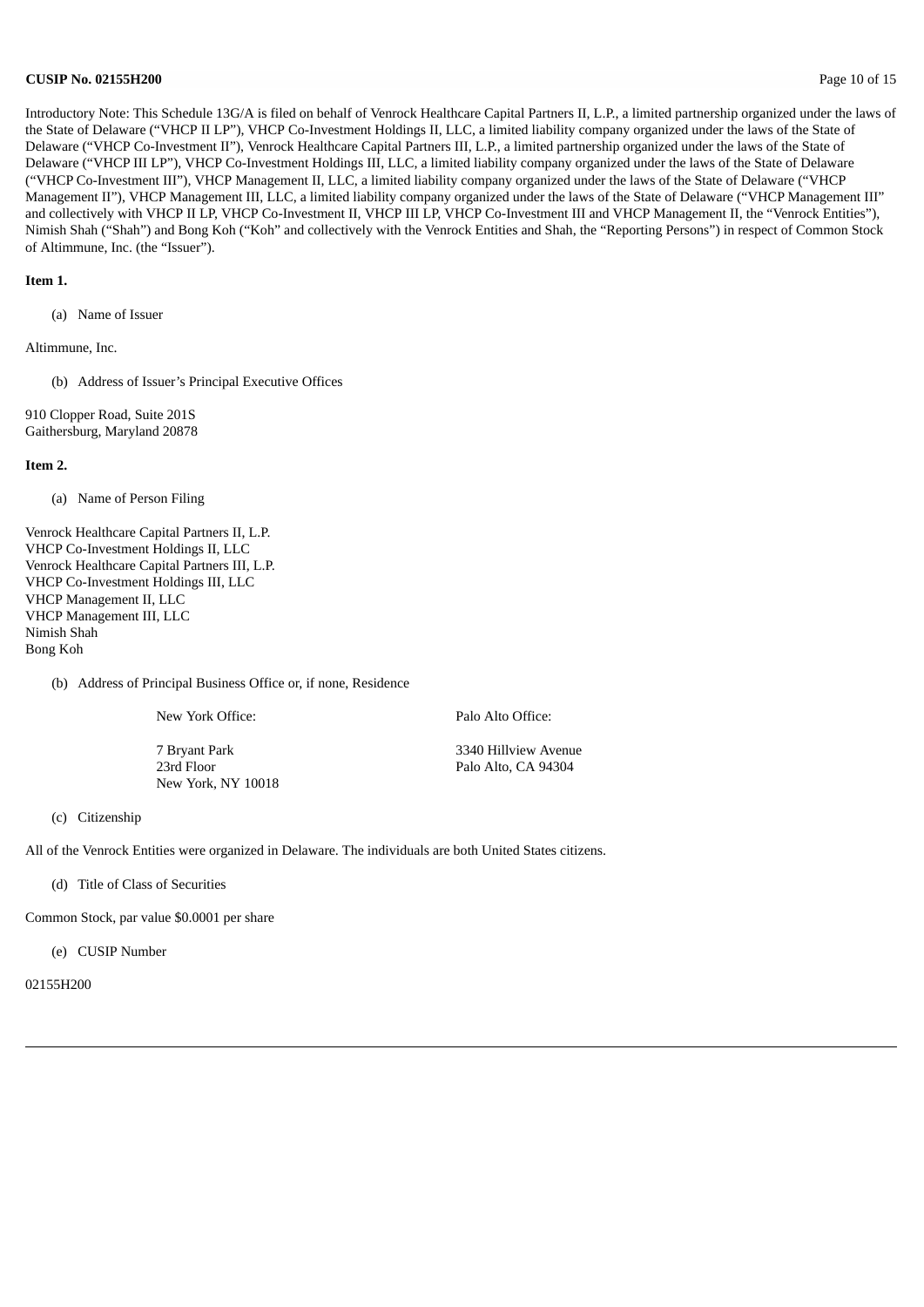Not applicable

### **Item 4. Ownership**

(a) Amount Beneficially Owned as of December 31, 2021:

| Venrock Healthcare Capital Partners II, L.P.        | 1,760,870(1) |  |  |  |  |
|-----------------------------------------------------|--------------|--|--|--|--|
| VHCP Co-Investment Holdings II, LLC<br>1,760,870(1) |              |  |  |  |  |
| Venrock Healthcare Capital Partners III, L.P.       | 1,760,870(1) |  |  |  |  |
| VHCP Co-Investment Holdings III, LLC                | 1,760,870(1) |  |  |  |  |
| <b>VHCP Management II, LLC</b>                      | 1,760,870(1) |  |  |  |  |
| VHCP Management III, LLC                            | 1,760,870(1) |  |  |  |  |
| Nimish Shah                                         | 1,760,870(1) |  |  |  |  |
| Bong Koh                                            | 1,760,870(1) |  |  |  |  |

#### (b) Percent of Class as of December 31, 2021:

| Venrock Healthcare Capital Partners II, L.P.  | $4.2\%$ |
|-----------------------------------------------|---------|
| VHCP Co-Investment Holdings II, LLC           | 4.2%    |
| Venrock Healthcare Capital Partners III, L.P. | 4.2%    |
| VHCP Co-Investment Holdings III, LLC          | $4.2\%$ |
| VHCP Management II, LLC                       | $4.2\%$ |
| VHCP Management III, LLC                      | 4.2%    |
| Nimish Shah                                   | 4.2%    |
| Bong Koh                                      | 4.2%    |

(c) Number of shares as to which the person has, as of December 31, 2021:

(i) Sole power to vote or to direct the vote

| Venrock Healthcare Capital Partners II, L.P.  | 0        |
|-----------------------------------------------|----------|
| VHCP Co-Investment Holdings II, LLC           | 0        |
| Venrock Healthcare Capital Partners III, L.P. | 0        |
| VHCP Co-Investment Holdings III, LLC          | 0        |
| <b>VHCP Management II, LLC</b>                | $\Omega$ |
| VHCP Management III, LLC                      | $\Omega$ |
| Nimish Shah                                   | $\Omega$ |
| Bong Koh                                      |          |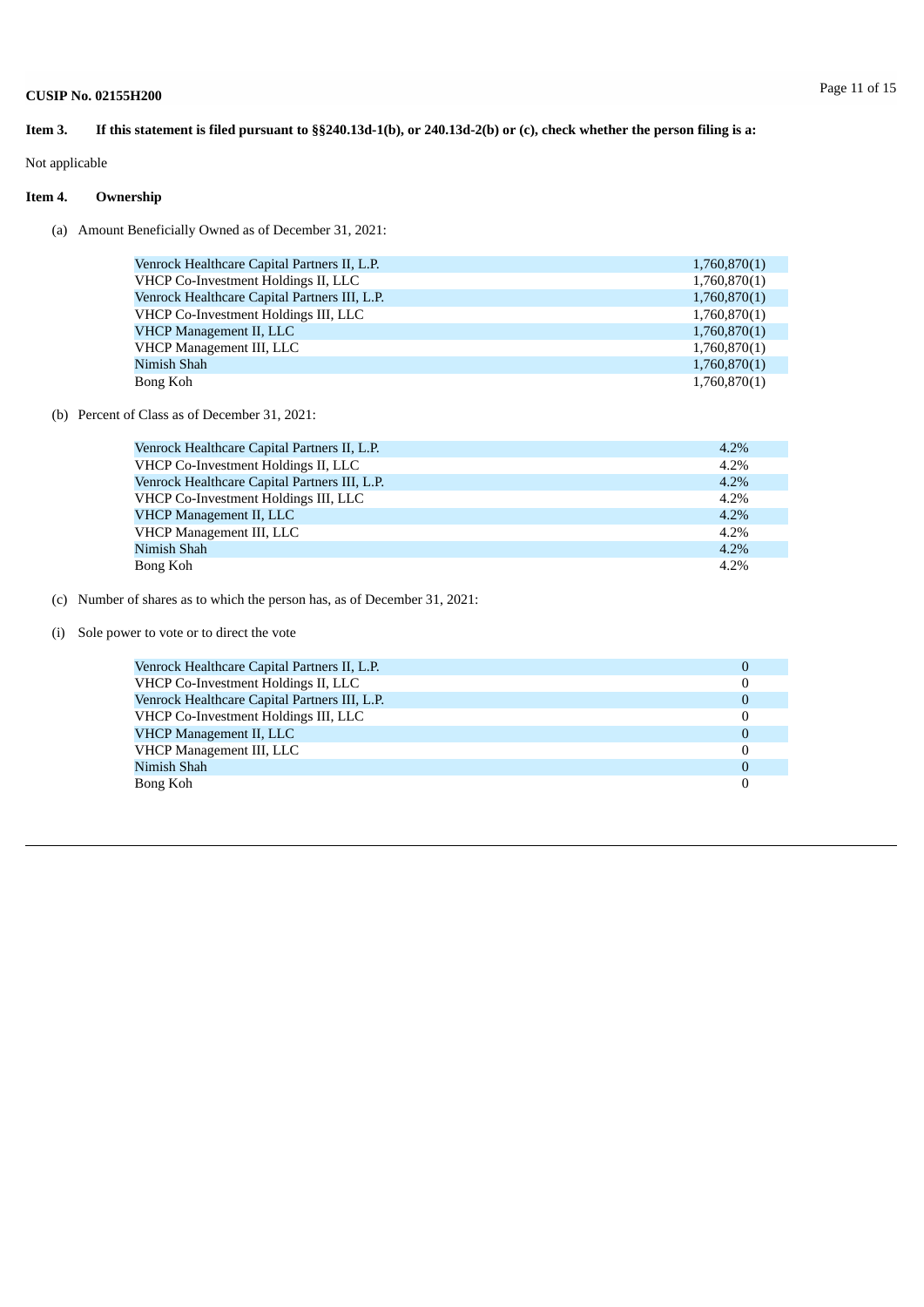#### (ii) Shared power to vote or to direct the vote

| Venrock Healthcare Capital Partners II, L.P.  | 1,760,870(1) |
|-----------------------------------------------|--------------|
| VHCP Co-Investment Holdings II, LLC           | 1,760,870(1) |
| Venrock Healthcare Capital Partners III, L.P. | 1,760,870(1) |
| VHCP Co-Investment Holdings III, LLC          | 1,760,870(1) |
| <b>VHCP Management II, LLC</b>                | 1,760,870(1) |
| VHCP Management III, LLC                      | 1,760,870(1) |
| Nimish Shah                                   | 1,760,870(1) |
| Bong Koh                                      | 1,760,870(1) |

(iii) Sole power to dispose or to direct the disposition of

| Venrock Healthcare Capital Partners II, L.P.  |          |
|-----------------------------------------------|----------|
| VHCP Co-Investment Holdings II, LLC           |          |
| Venrock Healthcare Capital Partners III, L.P. | $\Omega$ |
| VHCP Co-Investment Holdings III, LLC          |          |
| <b>VHCP Management II, LLC</b>                | $\Omega$ |
| VHCP Management III, LLC                      |          |
| Nimish Shah                                   | $\theta$ |
| Bong Koh                                      |          |

(iv) Shared power to dispose or to direct the disposition of

| Venrock Healthcare Capital Partners II, L.P.  | 1,760,870(1) |
|-----------------------------------------------|--------------|
| VHCP Co-Investment Holdings II, LLC           | 1,760,870(1) |
| Venrock Healthcare Capital Partners III, L.P. | 1,760,870(1) |
| VHCP Co-Investment Holdings III, LLC          | 1,760,870(1) |
| VHCP Management II, LLC                       | 1,760,870(1) |
| VHCP Management III, LLC                      | 1,760,870(1) |
| Nimish Shah                                   | 1,760,870(1) |
| Bong Koh                                      | 1,760,870(1) |
|                                               |              |

(1) Consists of (i) 465,398 shares underlying immediately exercisable warrants owned by Venrock Healthcare Capital Partners II, L.P.; (ii) 188,590 shares underlying immediately exercisable warrants owned by VHCP Co-Investment Holdings II, LLC; (iii) 1,006,337 shares underlying immediately exercisable warrants owned by Venrock Healthcare Capital Partners III, L.P.; and (iv) 100,545 shares underlying immediately exercisable warrants owned by VHCP Co-Investment Holdings III, LLC. VHCP Management II, LLC is the general partner of Venrock Healthcare Capital Partners II, L.P. and the manager of VHCP Co-Investment Holdings II, LLC. VHCP Management III, LLC is the general partner of Venrock Healthcare Capital Partners III, L.P. and the manager of VHCP Co-Investment Holdings III, LLC. Messrs. Shah and Koh are the voting members of VHCP Management II, LLC and VHCP Management III, LLC.

#### **Item 5. Ownership of Five Percent or Less of a Class**

If this statement is being filed to report the fact that as of the date hereof the reporting person has ceased to be the beneficial owner of more than five percent of the class of securities, check the following  $\boxtimes$ .

#### **Item 6. Ownership of More than Five Percent on Behalf of Another Person**

Not Applicable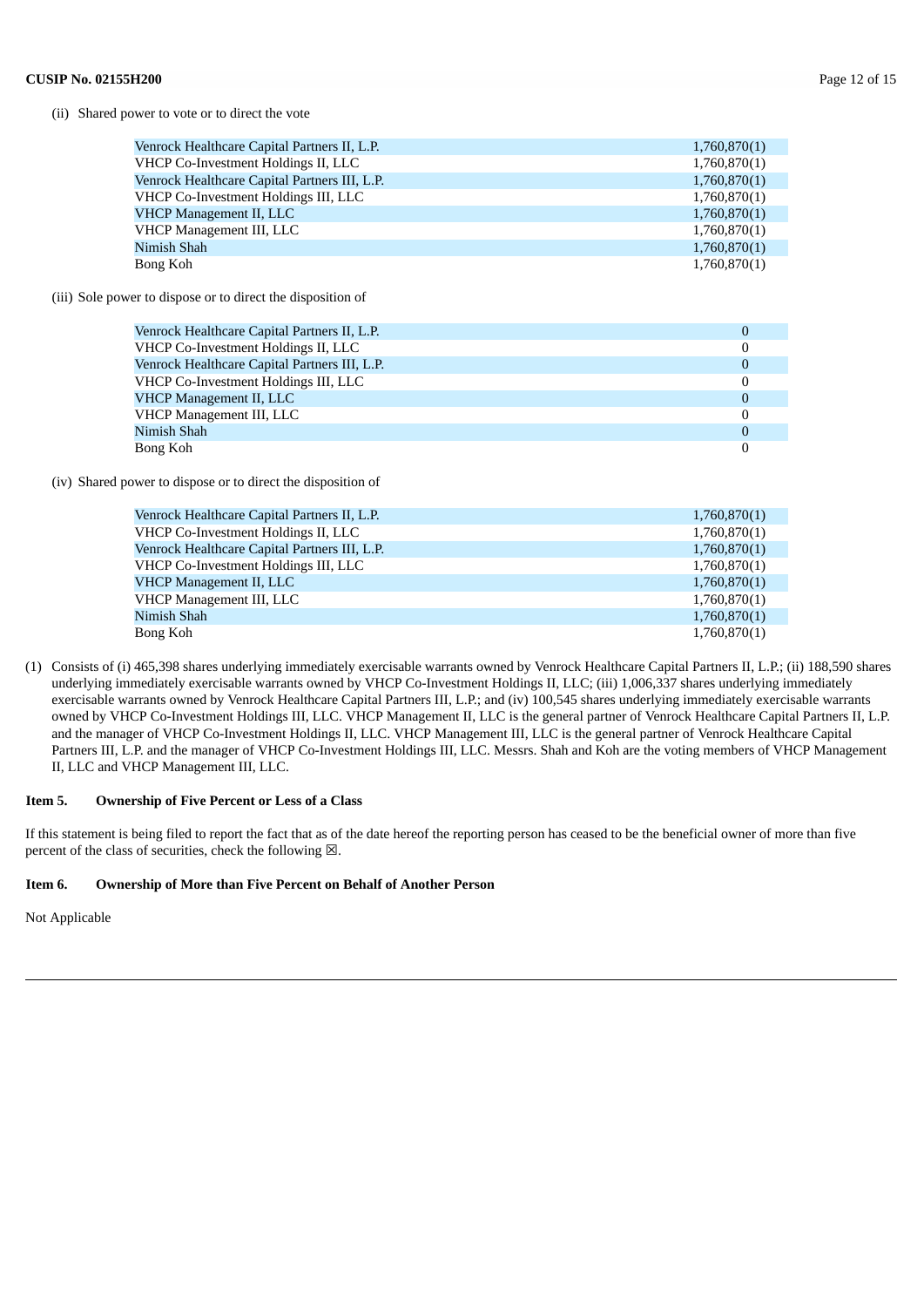#### **CUSIP No. 02155H200** Page 13 of 15

#### Item 7. Identification and Classification of the Subsidiary Which Acquired the Security Being Reported on By the Parent Holding Company **or Control Person.**

Not Applicable

#### **Item 8. Identification and Classification of Members of the Group**

Not Applicable

### **Item 9. Notice of Dissolution of a Group**

Not Applicable

### **Item 10. Certification**

By signing below I certify that, to the best of my knowledge and belief, the securities referred to above were not acquired and are not held for the purpose of or with the effect of changing or influencing the control of the issuer of the securities and were not acquired and are not held in connection with or as a participant in any transaction having that purpose or effect, other than activities solely in connection with a nomination under § 240.14a-11.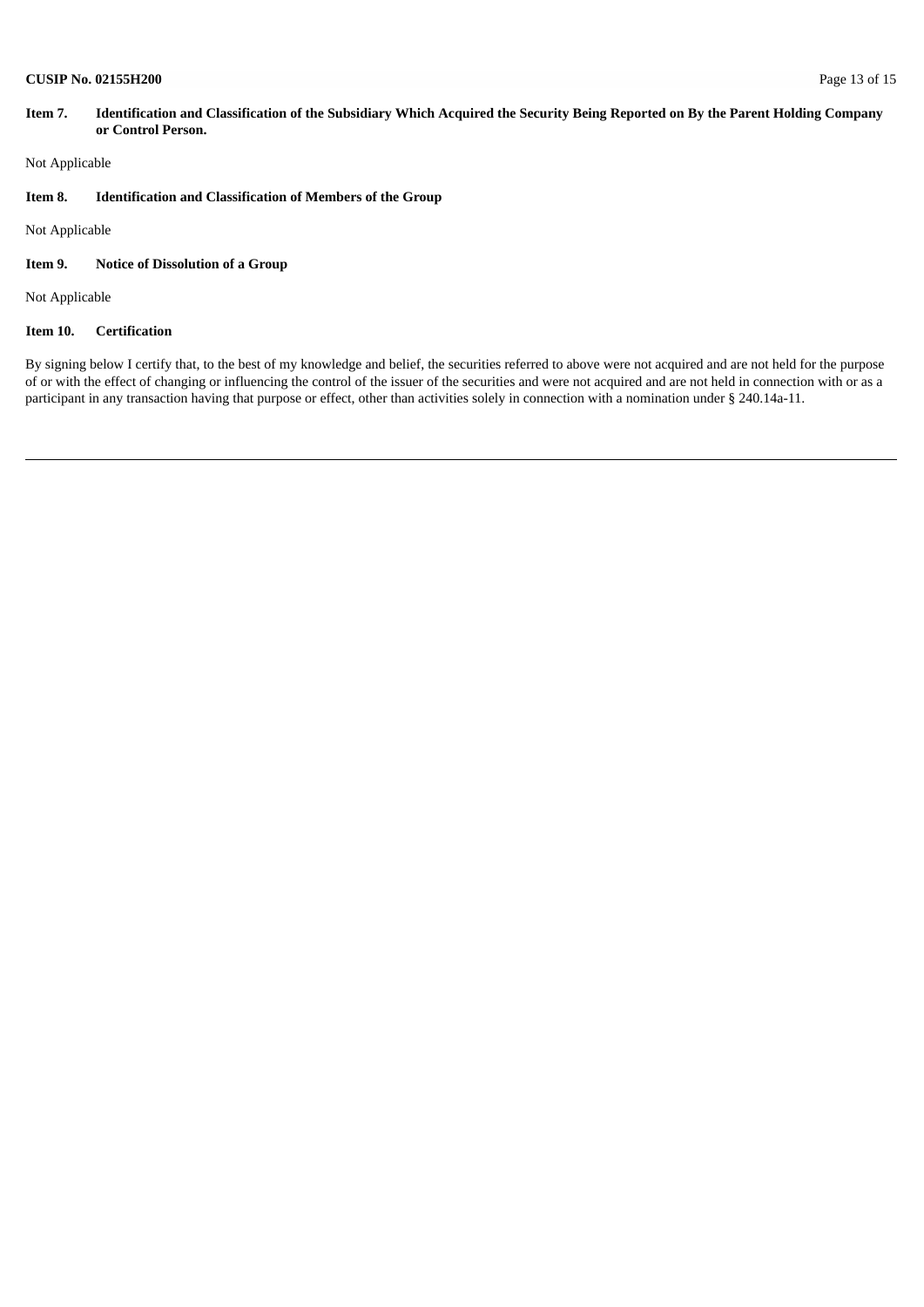#### **SIGNATURE**

After reasonable inquiry and to the best of my knowledge and belief, I certify that the information set forth in this statement is true, complete and correct.

Dated: February 14, 2022

Its: General Partner **Its: General Partner** Its: General Partner

Name: David L. Stepp Name: David L. Stepp

#### **VHCP Co-Investment Holdings II, LLC VHCP Co-Investment Holdings III, LLC**

Its: Manager Its: Manager

By: /s/ David L. Stepp By: /s/ David L. Stepp

By: /s/ David L. Stepp By: /s/ David L. Stepp By: /s/ David L. Stepp By: /s/ David L. Stepp By: /s/ David L. Stepp By: /s/ David L. Stepp By: /s/ David L. Stepp By: /s/ David L. Stepp By: /s/ David L. Stepp By: /s/ David L Name: David L. Stepp Name: David L. Stepp

#### **Nimish Shah Bong Koh**

By: /s/ David L. Stepp By: /s/ David L. Stepp By: /s/ David L. Stepp By: /s/ David L. Stepp By: /s/ David L. Stepp By: /s/ David L. Stepp By: /s/ David L. Stepp By: /s/ David L. Stepp By: /s/ David L. Stepp By: /s/ David L

#### **Venrock Healthcare Capital Partners II, L.P. Venrock Healthcare Capital Partners III, L.P.**

By: VHCP Management II, LLC By: VHCP Management III, LLC

By: /s/ David L. Stepp By: /s/ David L. Stepp

Its: Authorized Signatory Its: Authorized Signatory

By: VHCP Management II, LLC By: VHCP Management III, LLC

Name: David L. Stepp Name: David L. Stepp Name: David L. Stepp Its: Authorized Signatory Its: Authorized Signatory

#### **VHCP Management II, LLC VHCP Management III, LLC**

Its: Authorized Signatory Its: Authorized Signatory

David L. Stepp, as attorney-in-fact David L. Stepp, as attorney-in-fact